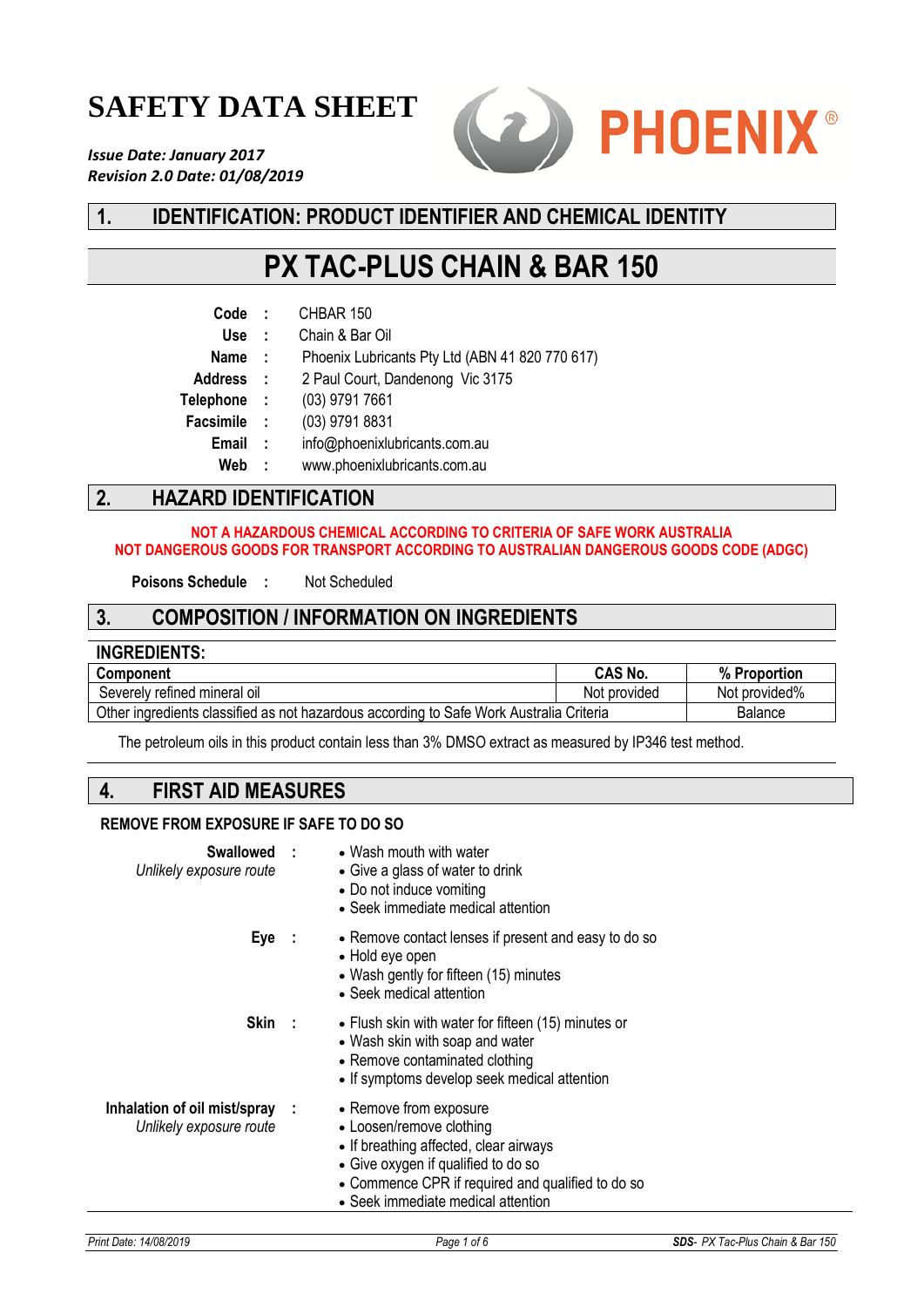•Treat symptomatically with supportive care.

• For further information contact:

### **AUSTRALIAN POISONS INFORMATION CENTRE 24 HOUR SERVICE 13 11 26**

#### **NEW ZEALAND POISONS INFORMATION CENTRE 24 HOUR SERVICE 0800 764 766**

# **5. FIREFIGHTING MEASURES**

| <b>Hazchem Code</b>                                                          | 3Y                                                                                                                                                                                                                                                                                                                      | P<br>$\sf R$                                                                               | v                | <b>LTS</b>                                                                                                                                                                                                                                                                                                                                                                                                                                               |               |
|------------------------------------------------------------------------------|-------------------------------------------------------------------------------------------------------------------------------------------------------------------------------------------------------------------------------------------------------------------------------------------------------------------------|--------------------------------------------------------------------------------------------|------------------|----------------------------------------------------------------------------------------------------------------------------------------------------------------------------------------------------------------------------------------------------------------------------------------------------------------------------------------------------------------------------------------------------------------------------------------------------------|---------------|
| <b>Fire &amp; Explosive Properties</b>                                       | C2 Combustible liquid - Flashpoint >220°C                                                                                                                                                                                                                                                                               | s<br>T                                                                                     | $\mathbf{v}$     | <b>BA &amp; FIRE KIT</b>                                                                                                                                                                                                                                                                                                                                                                                                                                 | <b>DILUTE</b> |
| <b>Suitable Extinguishing</b><br>Media                                       | In case of fire, appropriate extinguishing<br>media includes:<br>• Dry Chemical Powder<br>$\bullet$ CO <sub>2</sub><br>$\bullet$ Foam<br>Do not use water jets. Use water spray to cool fire                                                                                                                            | w<br>X<br>Υ<br>$\mathsf{z}$<br>E                                                           | v<br>$\mathbf v$ | <b>LTS</b><br><b>BA &amp; FIRE KIT</b><br>PUBLIC SAFETY HAZARD<br>* SEE LEGEND OVER<br><b>LEGEND</b>                                                                                                                                                                                                                                                                                                                                                     | <b>CONTAI</b> |
| <b>Hazards from Combustion</b><br><b>Products</b>                            | exposed containers.<br>Product is a mobile liquid. Incompatible with strong<br>oxidising agents, acids/alkalis. Combustion may<br>produce oxides of carbon, nitrogen and sulphur,<br>dense black smoke, toxic decomposition gases, and<br>airborne unidentified organic and inorganic solid and<br>liquid particulates. | <b>DRY AGENT</b><br>Do not use water<br>including combustion<br><b>LTS</b><br>are involved | Liquid Oxygen    | ALCOHOL RESISTANT FOAM .2 OR .3<br>When • appears in front of 2 or 3 in Hazchem co.<br>alcohol resistant foam if available<br>Substances can be violently or even explosively<br>Liquid-Tight Chemical Protective Suit with BA. F<br>KIT to also be worn for protection when:<br>Liquefied Toxic Gas (Division 2.3)<br>Toxic Gas with sub-risk 2.1 or 5.1<br>Class or sub-risk 3<br>Division 5.1 PGI with sub-risk 6.1 or 8 trans<br>temperature > 100°C |               |
| <b>Precautions for Fire</b><br><b>Fighters - Special</b><br><b>Equipment</b> | self-contained<br>breathing<br>• Positive<br>pressure<br>apparatus (SCBA)<br>• Protective fire fighting clothing<br>• Fight from upwind                                                                                                                                                                                 | <b>DILUTE</b><br><b>CONTAIN</b><br>drains or water courses                                 |                  | May be washed to drains with large quantities of<br>consider EPA or Water Authority<br>Prevent, by any means available, spillage from e.<br>People to be warned to stay indoors with all door                                                                                                                                                                                                                                                            |               |

# **6. ACCIDENTAL RELEASE MEASURES**

- **Spills or Leaks :** Wear PPE as per this SDS
	- Remove ignition sources
	- Absorb / contain waste, use earth, vermiculite, inert material
	- Collect and seal in appropriate container
	- Label the container
	- Cover all drains
	- Use spark proof tools
	- Surfaces will be slippery
	- Create bund
	- Observe regulatory reporting requirements (Incident Notification)

**Disposal :** • Dispose of in accordance with State, Local Government, EPA or related Regulations or Codes of Practice.

**HAZCHEM Emergency Action Code OR FIRE OR SPILLA** COARSE SPRAY FINE SPRAY FOAM NORMAL PROTEIN DRY AGENT ALCOHOL RESISTANT

arge quantities of wate

今

**DILUTE** 

CONTAIN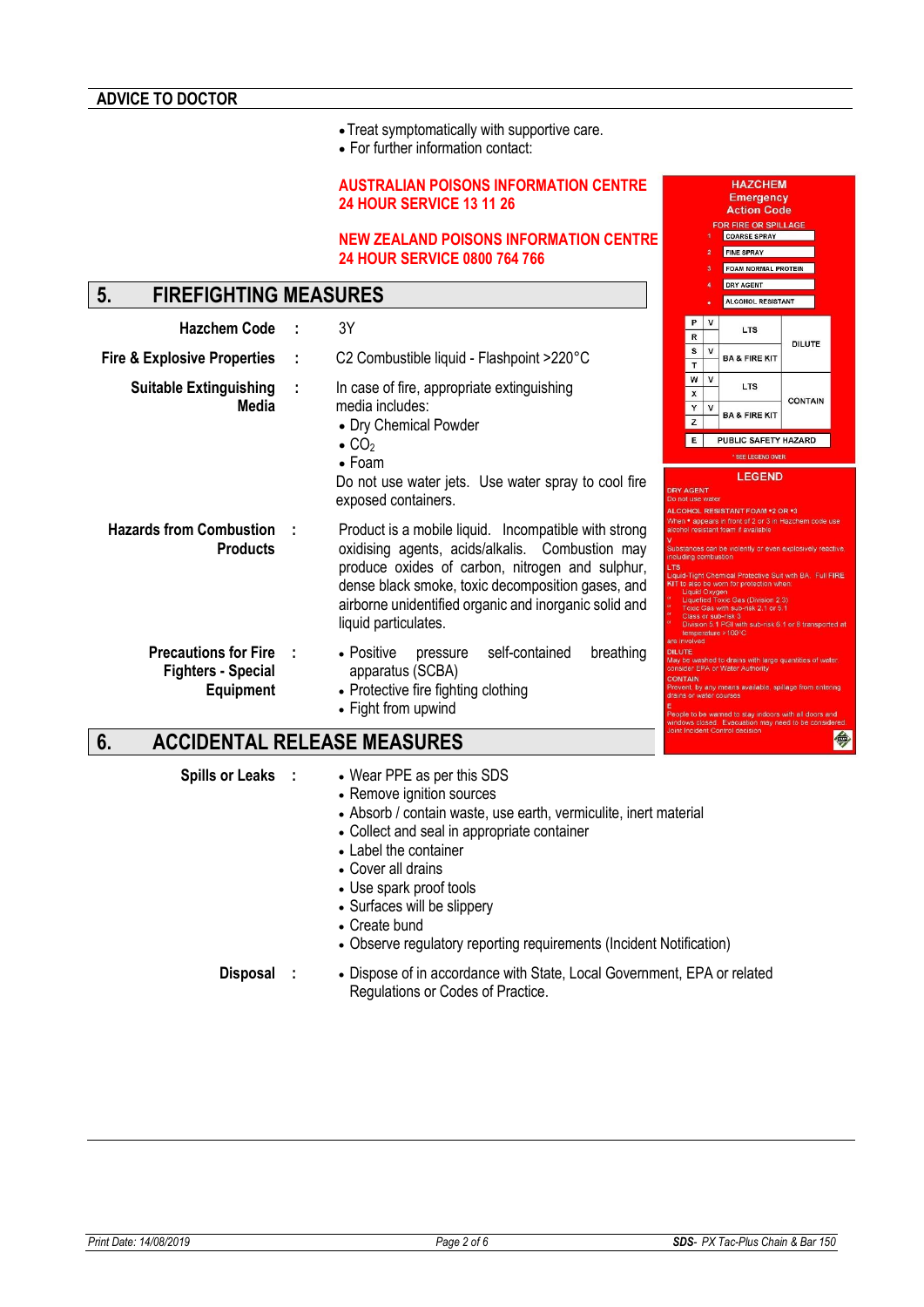# **7. HANDLING AND STORAGE**

| • Observe good personal hygiene practices.<br>• Wash hands thoroughly after handling.<br>• Avoid contact with skin and eyes.<br>• Limit the stock at work place (in accordance with AS1940: The storage and<br>handling of flammable and combustible liquids)<br>• Use only in well ventilated areas. Ensure TLV's (threshold limit values) are not<br>exceeded<br>• Wear respiratory protection if oil mists present.<br>• Report incidents.<br>• No smoking, eating, drinking in the work area.<br>• Remove contaminated clothing before entering eating areas.<br><b>Conditions for Safe</b><br>• Store away from food, drink and animal feedstuffs.<br>$\sim$ 1<br><b>Storage</b><br>• Store away from oxidising agents and strongly acid or alkaline materials.<br>• Provide ventilation.<br>• Separate or segregate from incompatibles (in accordance with regulatory<br>requirements). |  |
|-----------------------------------------------------------------------------------------------------------------------------------------------------------------------------------------------------------------------------------------------------------------------------------------------------------------------------------------------------------------------------------------------------------------------------------------------------------------------------------------------------------------------------------------------------------------------------------------------------------------------------------------------------------------------------------------------------------------------------------------------------------------------------------------------------------------------------------------------------------------------------------------------|--|
| • Avoid direct sunlight.<br>• Keep protected from weather.<br>• Provide spill kit.                                                                                                                                                                                                                                                                                                                                                                                                                                                                                                                                                                                                                                                                                                                                                                                                            |  |
| <b>Container Type :</b><br>• Store in original packaging as approved by manufacturer or regulatory direction.                                                                                                                                                                                                                                                                                                                                                                                                                                                                                                                                                                                                                                                                                                                                                                                 |  |

### **8. EXPOSURE CONTROLS / PERSONAL PROTECTION**

# **CONSTITUENT DATA**

|                             | <b>Components</b>                                                                                                                                                             | CAS-No. | Type | Value                                                                                                                                                                          |
|-----------------------------|-------------------------------------------------------------------------------------------------------------------------------------------------------------------------------|---------|------|--------------------------------------------------------------------------------------------------------------------------------------------------------------------------------|
|                             | Oil Mist                                                                                                                                                                      |         | TWA  | 5mg/m <sup>3</sup>                                                                                                                                                             |
|                             |                                                                                                                                                                               |         |      |                                                                                                                                                                                |
| <b>ENGINEERING CONTROLS</b> |                                                                                                                                                                               |         |      |                                                                                                                                                                                |
|                             | . Provide local exhaust ventilation when exposure standards might be exceeded.                                                                                                |         |      |                                                                                                                                                                                |
|                             |                                                                                                                                                                               |         |      |                                                                                                                                                                                |
| PERSONAL PROTECTION         |                                                                                                                                                                               |         |      |                                                                                                                                                                                |
| Eye Protection :            | protection for industrial applications.                                                                                                                                       |         |      | Wear chemical splash goggles or face shield in accordance with AS/NZS1337, Eye                                                                                                 |
| <b>Gloves</b>               | Wear chemical protective gloves (eg nitrile) in accordance with AS/NZS 2161.1 -<br>Occupational protective gloves, selection, use and maintenance where contact<br>may occur. |         |      |                                                                                                                                                                                |
| Clothing                    | Industrial clothing.                                                                                                                                                          |         |      | Wear body protective clothing and industrial footwear in accordance with AS2919 -                                                                                              |
| Respiration                 | of respiratory protective devices                                                                                                                                             |         |      | If oil mists are present when ventilation is inadequate, wear an approved respirator with<br>particulate filter in accordance with AS/NZS1715 - Selection, use and maintenance |
|                             |                                                                                                                                                                               |         |      |                                                                                                                                                                                |

| $\langle \cdots \rangle$<br>$\sim$<br>л | $\sqrt{2}$<br><b>CALLES</b><br>or | $\sqrt{12}$ | TR        |          | $\rightarrow$<br><b>CALLES</b><br>οι<br>$\omega$<br><b>VO</b> |
|-----------------------------------------|-----------------------------------|-------------|-----------|----------|---------------------------------------------------------------|
| Available                               | Side shields                      | PVC         | Industial | Non slip | Organic                                                       |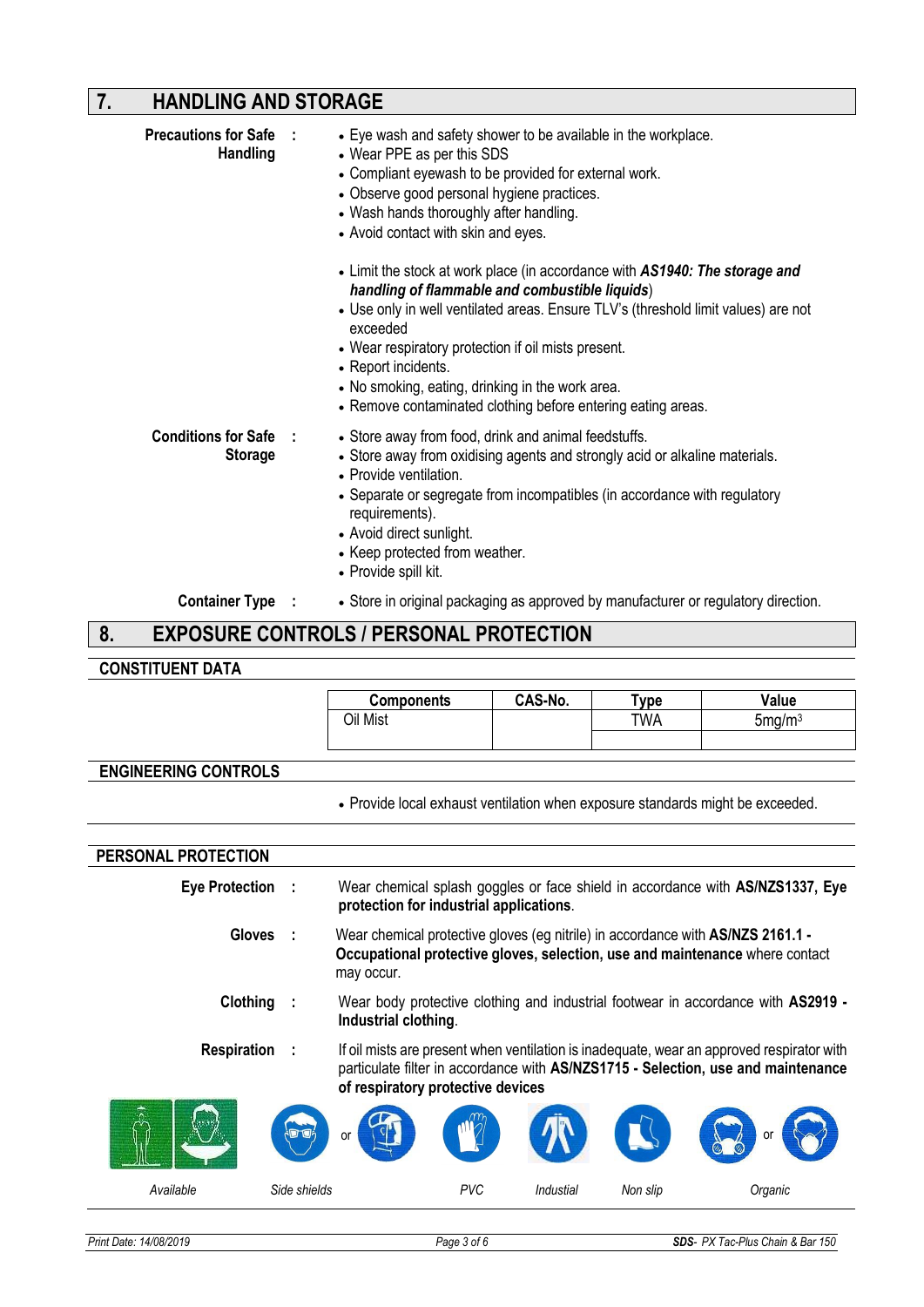# **9. PHYSICAL AND CHEMICAL PROPERTIES**

| Appearance                         | - 1  | Clear Amber/brown liquid      |
|------------------------------------|------|-------------------------------|
| <b>Odour</b>                       | - 1  | Mild                          |
| рH                                 | ÷    | Not provided                  |
| Vapour Pressure (kpa)              | - 1  | Not provided                  |
| <b>Vapour Density</b>              | - 11 | Not provided                  |
| <b>Boiling Point</b>               | - 1  | Not provided                  |
| <b>Freezing / Melting Point</b>    | - 1  | Not provided                  |
| <b>Solubility in Water</b>         | - 1  | Not soluble                   |
| <b>Solubility in Solvents</b>      | - 1  | Soluble in petroleum solvents |
| <b>Specific Gravity or Density</b> | ÷    | 0.866                         |

### **INFORMATION FOR FLAMMABLE MATERIALS**

| <b>Flash Point</b>           | и. | $>220^{\circ}$ C    |
|------------------------------|----|---------------------|
| <b>Upper Explosive Limit</b> | ٠  | <b>NOT PROVIDED</b> |
| <b>Lower Explosive Limit</b> | ٠  | <b>NOT PROVIDED</b> |
| <b>Ignition Temperature</b>  | ÷  | Not provided        |

### **ADDITIONAL INFORMATION**

| ÷ | Not provided |
|---|--------------|
| ÷ | Not provided |
| ÷ | Not provided |
| ÷ | Not provided |
| ÷ | 150 cSt      |
| t | 15 cSt       |
| ÷ | Not provided |
|   |              |
| ÷ | Not provided |
|   |              |
| ÷ | Not provided |
|   |              |
| ÷ | Not provided |
| t | -8°C         |
|   |              |

# **10. STABILITY AND REACTIVITY**

| <b>Chemical Stability :</b>                       | Product is stable under normal conditions of use, storage and temperature.                                                                                                                 |
|---------------------------------------------------|--------------------------------------------------------------------------------------------------------------------------------------------------------------------------------------------|
| <b>Conditions to Avoid :</b>                      | Avoid excessive heat, static charges, sources of ignition.                                                                                                                                 |
| Incompatible Materials :                          | Incompatible with oxidising agents, strong acids and bases.                                                                                                                                |
| <b>Hazardous Decomposition</b><br><b>Products</b> | Oxides of carbon, nitrogen and sulphur, dense black smoke, toxic decomposition gases,<br>and airborne unidentified organic and inorganic solid and liquid particulates - see<br>Section 5. |
| <b>Hazardous Reactions</b>                        | When heated above 200°C, vapours may form flammable mixture with air                                                                                                                       |

# **11. TOXICOLOGICAL INFORMATION**

### **ACUTE HEALTH EFFECTS (IMMEDIATE OR WITHIN 14 DAYS - SHORT TERM)**

| Swallowed (Oral) : | If ingested may cause gastric irritation.                                                                                                                       |
|--------------------|-----------------------------------------------------------------------------------------------------------------------------------------------------------------|
| Eve :              | Mild Eye irritant.                                                                                                                                              |
| Skin (Dermal) :    | Mildly irritating to skin on prolonged exposure. Repeated or prolonged skin contact may<br>result in defatting, and dermatitis.                                 |
| <b>Inhalation</b>  | Strong concentrations of mist or spray may be irritating to the respiratory tract and for<br>mucous membranes with the risk of headaches, dizziness and nausea. |
|                    |                                                                                                                                                                 |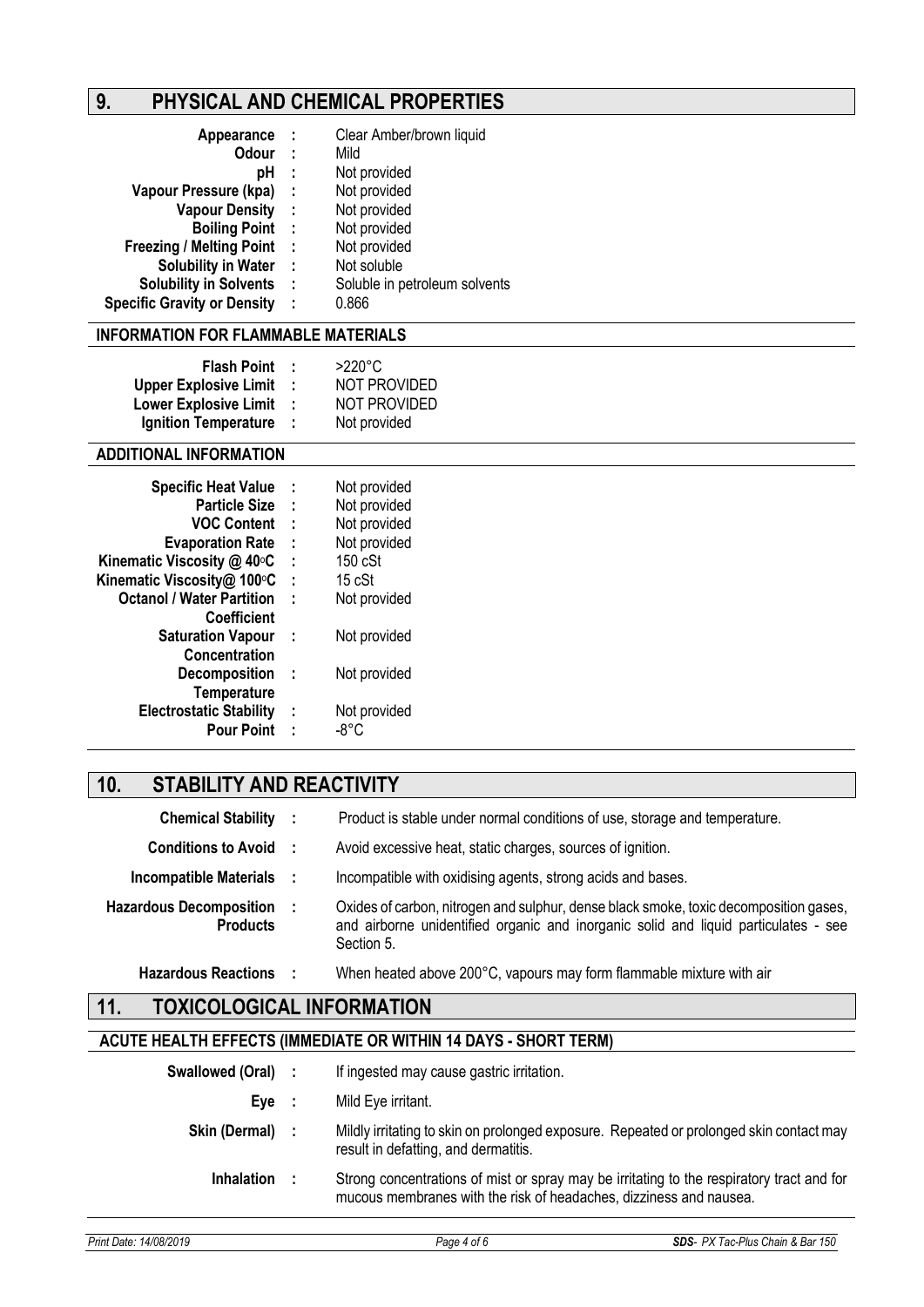### **CHRONIC (MEDIUM OR LONG TERM)**

• Long term exposure may result in skin sensitisation in susceptible individuals.

### **MIXTURE VERSUS INGREDIENT**

• Not provided

### **SUMMARY OF TOXICITY DATA**

**Component CAS-No. Data**  Not available

### **CARCINOGENICITY**

• See Section 3

•

### **FOR OILS AND GREASES**

#### **USED OILS AND GREASES**

- Products resulting from the operation of the vehicle/ machinery may contain contaminants. Used oil and grease may contain hazardous components which have the potential to cause skin cancer. Frequent or prolonged contact with all types and makes of used oil and grease must therefore be avoided and a high standard of personal hygiene maintained.
- Unlikely to cause harm if accidentally swallowed in small doses, though larger quantities may cause nausea and diarrhoea.
- At normal ambient temperatures this product will be unlikely to present an inhalation hazard because of low volatility. May be harmful by inhalation if exposure to mists or fumes resulting from thermal decomposition products occur.

# **12. ECOLOGICAL INFORMATION**

| Ecotoxicity :                           |      | environment.                                                     |         | Harmful to aquatic organisms, may cause long term adverse effects in the aquatic |
|-----------------------------------------|------|------------------------------------------------------------------|---------|----------------------------------------------------------------------------------|
| Persistence / Degradability             | - 11 | Will persist. Not readily bio degradable.                        |         |                                                                                  |
| <b>Mobility</b>                         | - 11 | Floats on water - will be absorbed by earth.                     |         |                                                                                  |
| <b>Bio-accumulative Potential</b>       |      | May bio-accumulate                                               |         |                                                                                  |
| <b>Environmental Fate</b><br>(Exposure) |      | Do not allow waste product to reach waterways, drains and sewers |         |                                                                                  |
|                                         |      | Component                                                        | CAS-No. | Data                                                                             |
|                                         |      | Not provided                                                     |         |                                                                                  |

# **13. DISPOSAL CONSIDERATIONS**

**Disposal Methods : Landfill or Incineration Special Precautions for :** 

Do not dispose to drains or waterways. See Section 6.